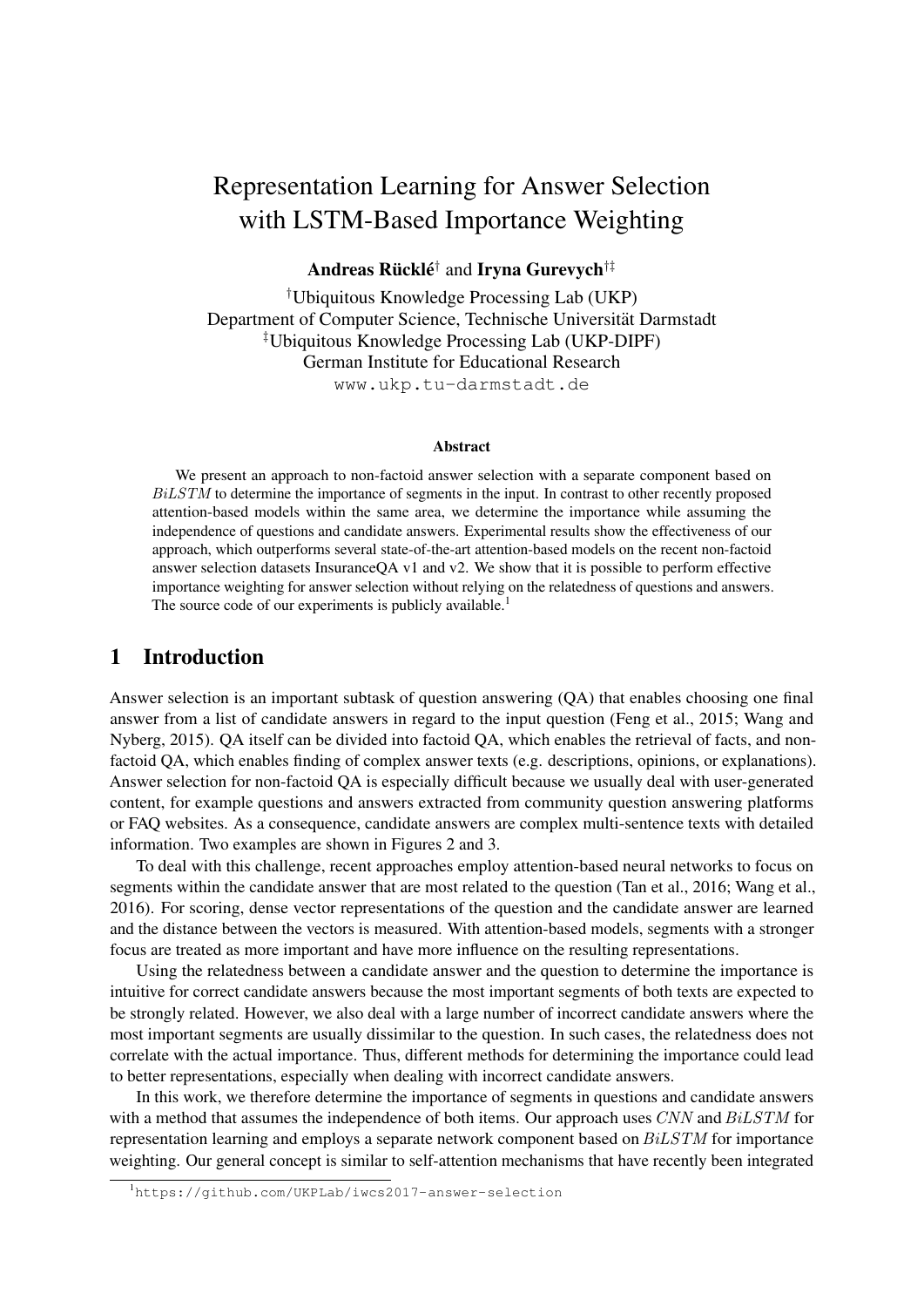to models for natural language inference and sentiment classification (Lin et al., 2017; Liu et al., 2016). They however employ feedforward components to derive importance values and deal with classification problems. In contrast, we directly compare learned representations with a similarity measure and derive the importance using a separate  $BiLSTM$ , which was motivated by the effectiveness of stacked models in answer selection (Tan et al., 2016; Wang and Nyberg, 2015).

We evaluate our approach on two non-factoid answer selection datasets that contain data from a community question answering platform: InsuranceQA v1 and InsuranceQA v2. In comparison to other state-of-the-art representation learning approaches with attention, our approach achieves the best results and significantly outperforms various strong baselines. An additional evaluation on the factoid QA dataset WikiQA demonstrates that our approach is well-suited for other scenarios that deal with shorter texts. In general, we show that it is possible to perform effective importance weighting in non-factoid answer selection without relying on the relatedness of questions and candidate answers.

#### 2 Related Work

Earlier work in answer selection relies on handcrafted features based on semantic role annotations (Shen and Lapata, 2007; Surdeanu et al., 2011), parse trees (Wang and Manning, 2010; Heilman and Smith, 2010), tree kernels (Moschitti et al., 2007; Severyn and Moschitti, 2012), discourse structures (Jansen et al., 2014), and external resources (Yih et al., 2013).

More recently, researchers started using deep neural networks for answer selection. Yu et al. (2014), for example, propose a convolutional bigram model to classify a candidate answer as correct or incorrect. Similar but more enhanced, Severyn and Moschitti (2015) use a CNN with additional dense layers to capture interactions between questions and candidate answers, a model that is also part of a combined approach with tree kernels (Tymoshenko et al., 2016). And Wang and Nyberg (2015) incorporate stacked BiLSTMs to learn a joint feature vector of a question and a candidate answer for classification.

Answer selection can also be formulated as a ranking task where we learn dense vector representations of questions and candidate answers and measure the distance between them for scoring. Feng et al. (2015) use such an approach and compare different models based on CNN with different similarity measures. Based on that, models with attention mechanisms were proposed. Tan et al. (2016) apply an attentive BiLSTM component that performs importance weighting before pooling based on the relatedness of segments in the candidate answer to the question. Dos Santos et al. (2016) introduce a two-way attention mechanism based on a learned measure of similarity between questions and candidate answers. And Wang et al. (2016) propose novel ways to integrate attention inside and before a  $GRU$ .

In this work, we use a different method for importance weighting that determines the importance of segments in the texts while assuming the independence of questions and candidate answers. This is related to previous work in other areas of NLP that incorporate self-attention mechanisms. Within natural language inference, Liu et al. (2016) derive the importance of each segment in a short text based on the comparison to a average-pooled representation of the text itself. Parikh et al. (2016) determine intra-attention with a feedforward component and combine the importance of nearby segments. And Lin et al. (2017) propose a model that derives multiple attention vectors with matrix multiplications. Within factoid QA, Li et al. (2016) weight the importance of each token in a question with a feedforward network and perform sequence labeling.

In contrast to those, we apply this concept to answer selection, we directly compare vector representations of questions and candidate answers, and we use a separate *BiLSTM* for importance weighting.

### 3 Representation Learning for Answer Selection

We formulate answer selection as a ranking task. Given a question  $q$  and a pool  $A$  of candidate answers, the goal is to re-rank A according to a scoring function that judges each candidate answer  $a \in A$  for relevancy in regard to q. The best-ranked candidate answer is then selected. For scoring we learn dense vector representations of  $q$  and  $a$  and calculate the similarity between those vectors.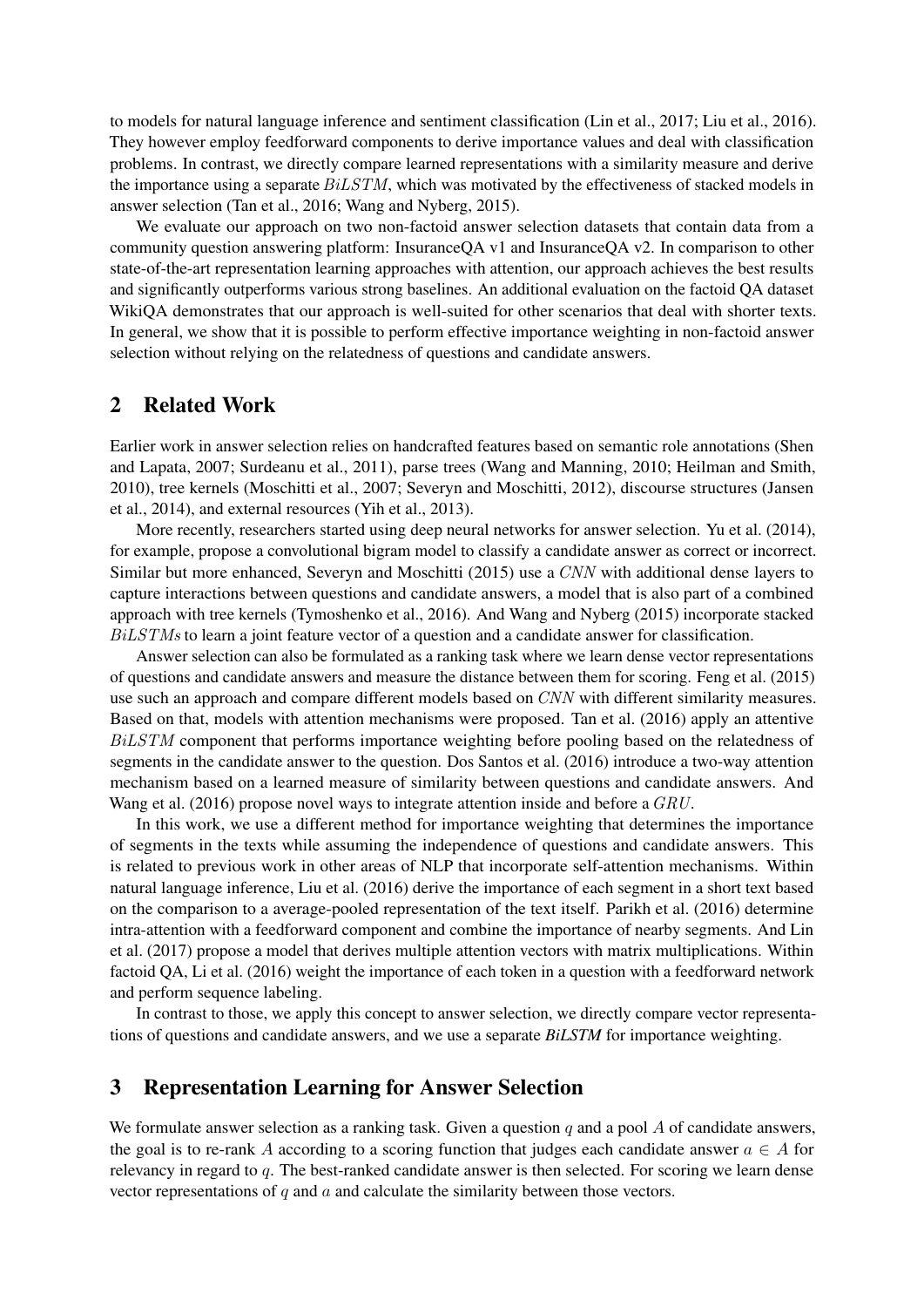

Figure 1: The network structure of LW with  $BiLSTM$  to learn the unpooled representation (LW $_{BiLSTM}$ ). Numbers in parentheses refer to the related Equations.

Basic BiLSTM Model The best-performing models for representation learning in non-factoid answer selection are usually based on  $BiLSTMs$  (Tan et al., 2016; Dos Santos et al., 2016). Thus, we build our own approach on a variation of such model. To obtain a representation for an input text we apply an LSTM on the concatenated d-dimensional word embeddings  $E \in \mathbb{R}^{l \times d}$  of the input text with length l in forward direction and in backward direction. As a result, we obtain two matrices  $H^{\to}, H^{\leftarrow} \in \mathbb{R}^{\bar{l} \times c}$  that contain the state vectors of each recurrence ( $c$  is the LSTM cell size). We define the unpooled representation  $P$  as the row-wise concatenation of both matrices and create a fixed-size dense vector representation r of the question or candidate answer by applying 1-max pooling:

$$
P_i = [H_i^{\rightarrow}, H_i^{\leftarrow}] \tag{1}
$$

$$
r_j = \max_{1 < i < l} (P_{i,j}) \tag{2}
$$

where  $P \in \mathbb{R}^{l \times 2 \cdot c}$  and  $r \in \mathbb{R}^{2 \cdot c}$ .

We can also use CNN for learning text representations. In this case, P contains the values of all filter operations applied on all n-grams in the input text and the dense vector representation  $r$  is calculated with 1-max pooling as before. Formal definitions can be found in (Feng et al., 2015; Dos Santos et al., 2016).

**LSTM-Based Importance Weighting (LW)** The basic  $BiLSTM$  model is often extended with different attention mechanisms that utilize the relatedness between questions and candidate answers to focus on the most relevant segments of the texts (Tan et al., 2016; Wang et al., 2016; Dos Santos et al., 2016). In contrast, we perform importance weighting while assuming the independence of both items. As a consequence, we do not rely on the relatedness to determine the importance.

Our approach  $LW$  is an extension to simple representation learning models and can be used instead of 1-max pooling. We first create an encoding of the importance for each segment in the unpooled representation  $P$  of a prior component (e.g. the basic  $BiLSTM$ ) by applying an additional, separate BiLSTM. We obtain the concatenated output states  $Q \in \mathbb{R}^{l \times 2 \cdot c}$  of this BiLSTM where the *i*th row  $Q_i$ contains the state vectors that encode the importance of the *i*th row in  $P$ . We then reduce each row  $Q_i$  to a scalar  $v_i$  and apply softmax on the vector v to obtain scaled importance values that sum to 1.0:

$$
v_i = w^\mathsf{T} Q_i \tag{3}
$$

$$
\alpha = softmax(v) \tag{4}
$$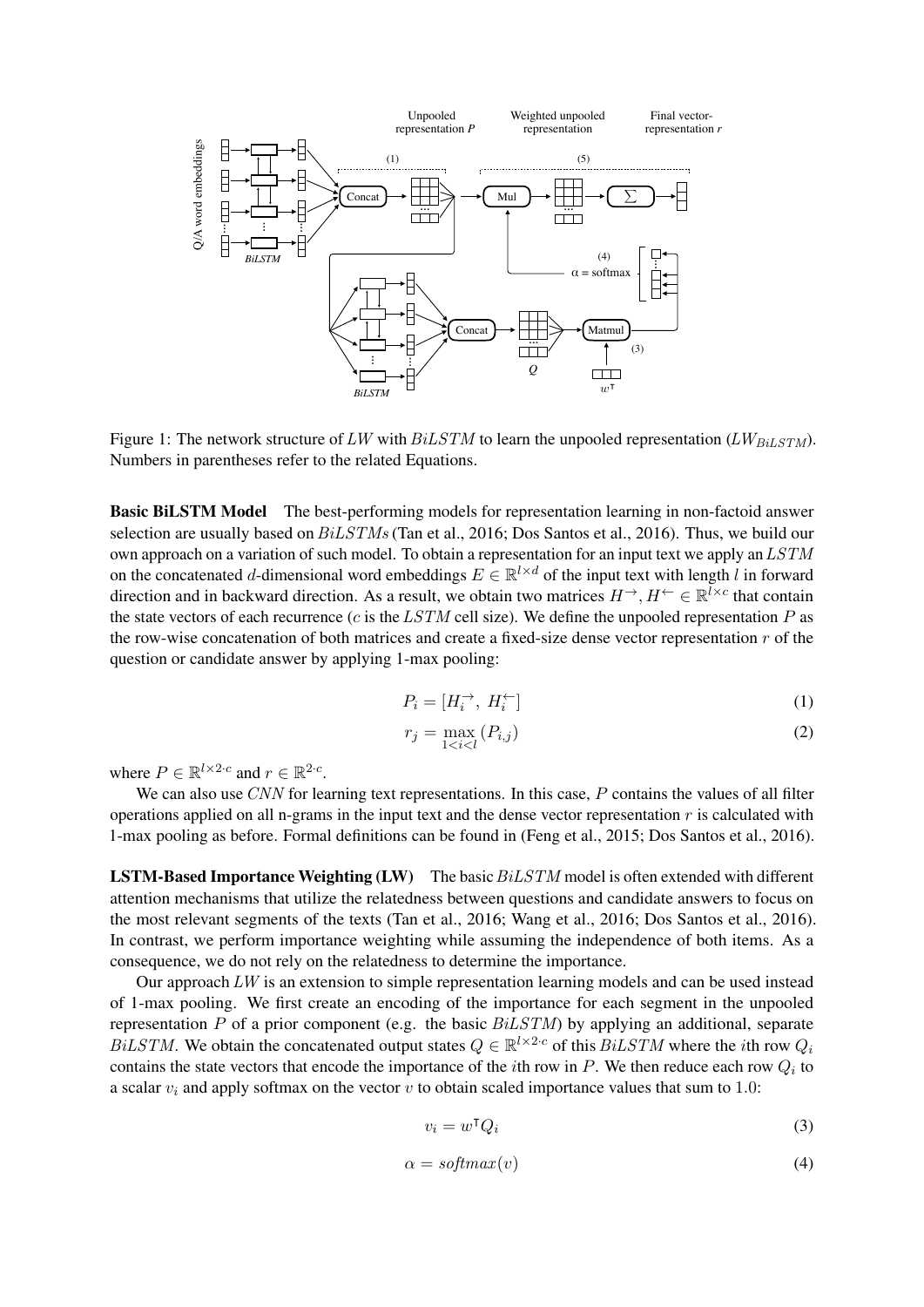| <b>Dataset</b> | Train<br><b>Ouestions</b> | Valid<br><b>Ouestions</b> | Test<br><b>Questions</b> | <b>Candidates</b><br>per Question | <b>Correct Answers</b><br>per Question | <b>Answer Length</b><br>in Tokens |
|----------------|---------------------------|---------------------------|--------------------------|-----------------------------------|----------------------------------------|-----------------------------------|
| InsuranceOA v1 | 12,887                    | 1.000                     | 3.600                    | 500.0                             | 1.4                                    | 96.5                              |
| InsuranceOA v2 | 12.889                    | 1.592                     | 1.625                    | 500.0                             | 1.6                                    | 111.8                             |
| WikiOA         | 873                       | 126                       | 243                      | 9.8                               | 1.2                                    | 25.2                              |

Table 1: Dataset statistics.

where  $w \in \mathbb{R}^c$  are learned network parameters for the reduction operation,  $v_i \in \mathbb{R}$  is the (unscaled) importance value of the *i*th segment in P, and  $\alpha \in \mathbb{R}^l$  is the resulting importance vector (or attention vector). Applying softmax is important because we do not want more accumulated importance for longer texts compared to shorter texts. Finally, we reduce  $P$  to a fixed-size dense vector representation  $r$ according to our importance vector  $\alpha$ :

$$
r_j = \sum_{i=1}^{l} \alpha_i P_{i,j} \tag{5}
$$

In contrast to average pooling or 1-max pooling, this operation allows different segments in the input to contribute to r with different strengths (having more or less influence on r). A visualization of LW that uses  $BiLSTM$  to learn the unpooled representation  $P$  is shown in Figure 1.

In general, we always use shared network weights to learn the unpooled representation  $P$  of questions and candidate answers as it is more effective compared to using separate network weights (Feng et al., 2015). Within the components of  $LW$  we however use separate network weights, which allows the network to learn different importance weighting behavior for questions and candidate answers. We analyze the impact of this choice later in Section 5.

#### 4 Experimental Setup

**Training** We define the loss  $\mathcal{L}$  as follows:

$$
\mathcal{L} = \max (0, \, m - s(r^q, r^{a+}) + s(r^q, r^{a-}))
$$

where  $r<sup>q</sup>$  is the learned question representation,  $r<sup>a+</sup>$  and  $r<sup>a-</sup>$  are learned representations of correct and incorrect candidate answers,  $s$  is cosine similarity, and  $m$  is the desired margin between the similarities. Because such triples are not pre-defined in our datasets, we construct them during training. For a pair of question and correct answer we randomly sample 50 incorrect candidate answers from the whole training set and select the candidate with the highest similarity according to our currently trained model.

Datasets We evaluate our models on the two recent non-factoid answer selection datasets InsuranceQA v1 and InsuranceQA v2 (Feng et al., 2015). In general, both datasets contain more than 15,000 questions and the candidate answers are long multi-sentence texts. Even though InsuranceQA v1 and v2 were crawled from the same community question answering website, they model different setups due to a different sampling strategy that was used to create the candidate answer pools. Whereas in InsuranceQA v1 the pools were created randomly (plus the correct answers), the pools in InsuranceQA v2 were created by querying a search engine to retrieve candidate answers that are lexically similar to the question.<sup>2</sup>

In addition, we also test our approaches on the factoid answer selection dataset WikiQA, which was constructed by means of crowd-sourcing through the extraction of sentences from Wikipedia articles (Yang et al., 2015). We use this dataset to test our models within the different scenario of factoid answer selection that deals with significantly shorter texts. The dataset statistics are listed in Table 1.

 ${}^{2}$ Since the correct answers were not separately inserted in InsuranceQA v2, the pools are not guaranteed to contain a correct answer. We discard all questions without any correct answer in the associated pool of candidate answers.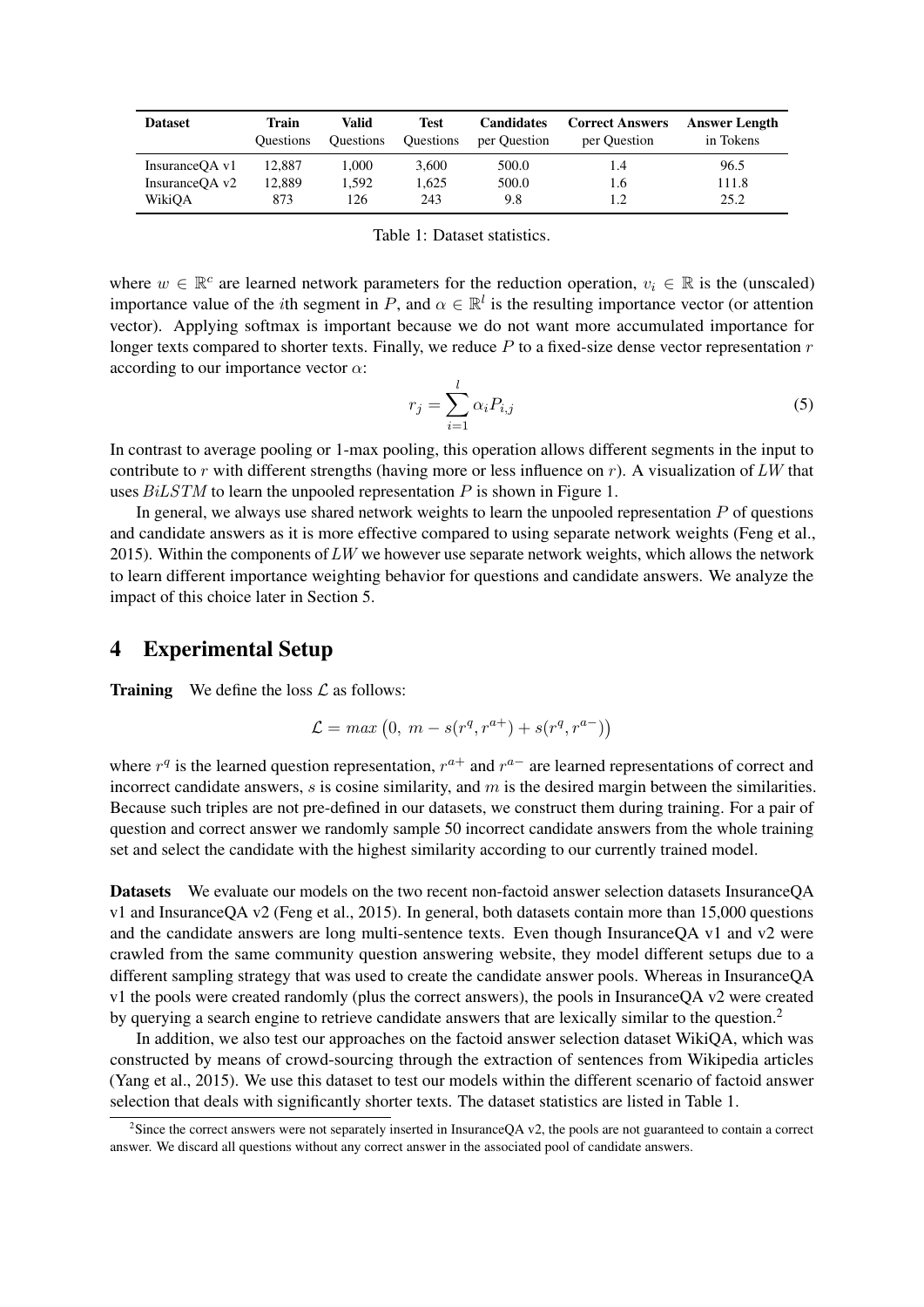| Model                                   | Valid | <b>Test</b> |
|-----------------------------------------|-------|-------------|
| $AttentionESTM$ (Tan et al., 2016)      | 68.9  | 66,9        |
| <i>IABRNN</i> (Wang et al., 2016)       | 69.1  | 67.0        |
| $AP_{BiLSTM}$ (Dos Santos et al., 2016) | 68.4  | 69.1        |
| CNN                                     | 60.5  | 58.3        |
| <i>BiLSTM</i>                           | 68.2  | 65.7        |
| $CNN + BiLSTM$                          | 68.5  | 67.3        |
| $BiLSTM + BiLSTM$                       | 67.5  | 66.3        |
| $LW_{CNN}$                              | 70.0  | 67.9        |
| $LW_{BiLSTM}$                           | 70.9  | 70.0*       |

Table 2: Experimental results on InsuranceQA v1 (accuracy).  $* =$  significant improvement against our other models ( $p < 0.05$ , Wilcoxon test).<sup>3</sup>

| Model                            | Valid | Test    |
|----------------------------------|-------|---------|
| $AP_{BiLSTM}$ (reimplementation) | 32.2  | 31.9    |
| CNN                              | 24.4  | 24.4    |
| <b>BiLSTM</b>                    | 32.4  | 31.1    |
| $CNN + BiLSTM$                   | 33.0  | 31.4    |
| $BiLSTM + BiLSTM$                | 31.2  | 32.0    |
| $LW_{CNN}$                       | 33.5  | 33.7    |
| $LW_{BiLSTM}$                    | 35.4  | $36.9*$ |

Table 3: Experimental results on InsuranceQA v2 (accuracy).  $* =$  significant improvement against all other models ( $p < 0.05$ , Wilcoxon test).

**Models and Baselines** We evaluate LW with  $BiLSTM$  (LW $_{BiLSTM}$ ) and CNN (LW $_{CNN}$ ) to learn the unpooled representations. As baselines we employ  $BiLSTM$  and  $CNN$  with 1-max pooling and the stacked variants  $CNN + BiLSTM$  and  $BiLSTM + BiLSTM$ , which use a  $BiLSTM$  with 1-max pooling to process the unpooled representation P of the prior component.

A comparison against the stacked models is particularly important because they employ the same components as  $LW_{CNN}$  and  $LW_{BiLSTM}$ , but use a different network structure.

Neural Network Setup We performed grid search over several hyperparameter combinations and found the optimal choices to be similar to hyperparameters of previous work. The cell size of all LSTMs is 141 (each direction), and the number of filters for all CNNs is 400 with size 3. The only exception is  $CNN + BiLSTM$  with 282 filters and a cell size of 282. We use the Adam optimizer (Kingma and Ba, 2015) with a learning rate of  $4 \cdot 10^{-4}$  and a margin  $m = 0.2$ . We initialize the word embeddings with off-the-shelf 100-dimensional uncased GloVe embeddings (Pennington et al., 2014) and optimize them further during training. Dropout of 0.3 was applied on the representations before comparison.

We chose different hyperparameters for WikiQA, which we do not list here due to space restrictions. Details can be found in our public source code repository.

#### 5 Experimental Results

InsuranceQA v1 Our evaluation on InsuranceQA v1 allows us to compare our approach against a broad list of recently published attention-based models. Table 2 shows the results of our evaluation where we measure the ratio of correctly selected answers (accuracy). We observe that by adding LW to either CNN or  $BiLSTM$  we can significantly improve the answer selection performance by 9.6% and 4.3% respectively. This clearly shows that  $LW$  is effective and can be used to extend basic models to learn better representations of questions and candidate answers. Additionally, LW models are more effective than stacked models due to the different network structure that we use to explicitly learn importance weights. Stacked models are less effective because they need to carry the full representation through all components. Overall,  $LW_{BiLSTM}$  significantly outperforms all our other tested models.  $LW_{BiLSTM}$  also achieves the best results compared to other state-of-the-art representation learning approaches with attention such as the two-way attention model  $AP_{BiLSTM}$ , which derives attention from a learned measure of similarity between questions and answers. This clearly shows that we can successfully perform importance weighting without relying on the relatedness of questions and answers.

It is important to mention that Wang and Jiang (2017) very recently experimented with a novel

 $3$ We did not have access to the predictions of other top-performing approaches, hence, we report significance against our own models. We note that the differences are however within the usual margins of this dataset.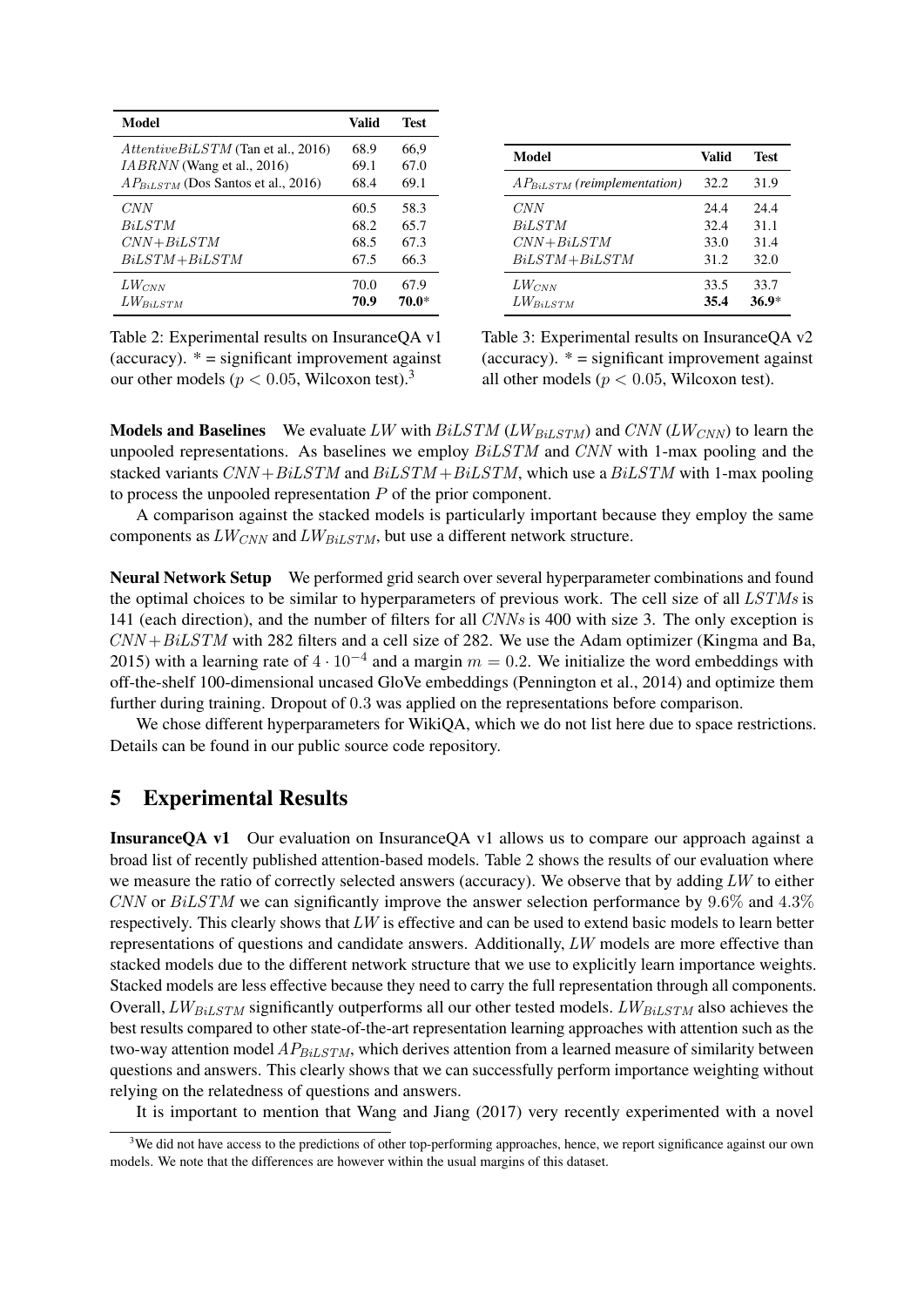| Model                                | MAP    | <b>MRR</b> |
|--------------------------------------|--------|------------|
| $AP_{CNN}$ (Dos Santos et al., 2016) | 0.6886 | 0.6957     |
| $ABCNN$ (Yin et al., 2016)           | 0.6921 | 0.7127     |
| $IABRNN$ (Wang et al., 2016)         | 0.7341 | 0.7418     |
| CNN                                  | 0.6204 | 0.6365     |
| <b>BiLSTM</b>                        | 0.6174 | 0.6310     |
| $CNN + BiLSTM$                       | 0.6560 | 0.6737     |
| $BiLSTM + BiLSTM$                    | 0.6735 | 0.6789     |
| $LW_{CNN}$                           | 0.7102 | 0.7240     |
| $LW_{BiLSTM}$                        | 0.6941 | 0.7039     |

Table 4: Experimental results on WikiQA compared to recent approaches with attention.

| Model                  | <b>InsuranceOA</b> |             | WikiOA |        |
|------------------------|--------------------|-------------|--------|--------|
|                        | V1                 | V2          | MAP    | MRR    |
| $LW_{CNN}$ / shared    | 67.8               | <b>34.0</b> | 0.6992 | 0.7112 |
| $LW_{CNN}$ / sep.      | 67.9               | 33.7        | 0.7102 | 0.7240 |
| $LW_{BiLSTM}$ / shared | 68.5               | 36.1        | 0.6854 | 0.6954 |
| $LW_{BiLSTM}$ / sep.   | 70.0               | 36.9        | 0.6941 | 0.7039 |

Table 5: Experimental results with shared vs. separate  $LW$  weights.

method that achieves state-of-the-art results on the InsuranceQA v1 dataset.<sup>4</sup> Instead of learning dense vector representations, they classify pairs of questions and candidate answers with a compare-aggregate model that performs comparisons on the word level, aggregates this information with  $CNN$ , and uses additional layers to determine the classification result. Because their approach is not learning dense vector representations, we did not directly compare against it. It would however be possible to use our approach in their framework to compare segments of weighted unpooled representations.

InsuranceQA v2 The evaluation on InsuranceQA v2 allows us to compare our models within a more realistic answer selection scenario due to the different creation of candidate answer pools. Because there are no previously published results, we re-implemented Attentive Pooling with  $BiLSTM$  ( $AP_{BiLSTM}$ ) as proposed by Dos Santos et al. (2016) for a better comparison.<sup>5</sup> We report the experimental results in Table 3. Similar to our previous findings, LW significantly improves the answer selection performance of CNN and  $BiLSTM$ . In contrast,  $AP_{BiLSTM}$  only achieves minor improvements against  $BiLSTM$ . We expect this to be an effect of the more realistic candidate answer pools where all incorrect candidates are lexically similar to the question. Because  $AP_{BiLSTM}$  uses an explicitly learned measure of similarity between questions and candidate answers to determine the importance, it assigns high scores to lexically similar incorrect candidate answers. On the other hand, our experimental results suggest that  $LW$  is not affected by this issue. As a consequence, our best model  $LW_{BiLSTM}$  significantly outperforms all other approaches, showing that importance weighting without relying on the relatedness of questions and answers is very effective within the realistic answer selection scenario of InsuranceQA v2.

Since our best observed accuracy on this dataset is significantly lower than on InsuranceQA v1, we tried to determine the actual usefulness of our approach. We manually labeled the first 100 incorrectly selected answers of  $BiLSTM$  and  $LW_{BiLSTM}$  for correctness, where a candidate answer is correct if it contains the information that was requested in the question. In the case of  $LW_{BiLSTM}$ , 50 answers were labeled as correct, and for  $BiLSTM$  the number of correct labels is 44. The improvement of  $LW_{BiLSTM}$  is often driven by a sharp question focus, which enables to better retrieve answers that contain the requested information. These numbers indicate that the actual usefulness of our models is higher than the reported accuracy scores. The primary issue is the number of missing labels in the dataset, which is a result of the different sampling strategy and the lack of manual relevance annotations. We however did not notice any particular consequences from this situation beyond under-estimating the model performance.

WikiQA Experiments on WikiQA allow us to test our proposed approach within a different scenario that deals with considerably shorter texts. Following Yang et al. (2015), we measure MAP and MRR within our evaluation. The results are listed in Table 4.

Similar to our results on both InsuranceQA datasets, the addition of  $LW$  substantially improves the answer selection performance. Neither the reduced length of the answers nor the significantly reduced

 $4$ They evaluated many different variations of their approach and achieve a maximum accuracy of 74.3%.

 $5$ Our re-implementation achieves similar results on InsuranceQA v1 as reported by (Dos Santos et al., 2016).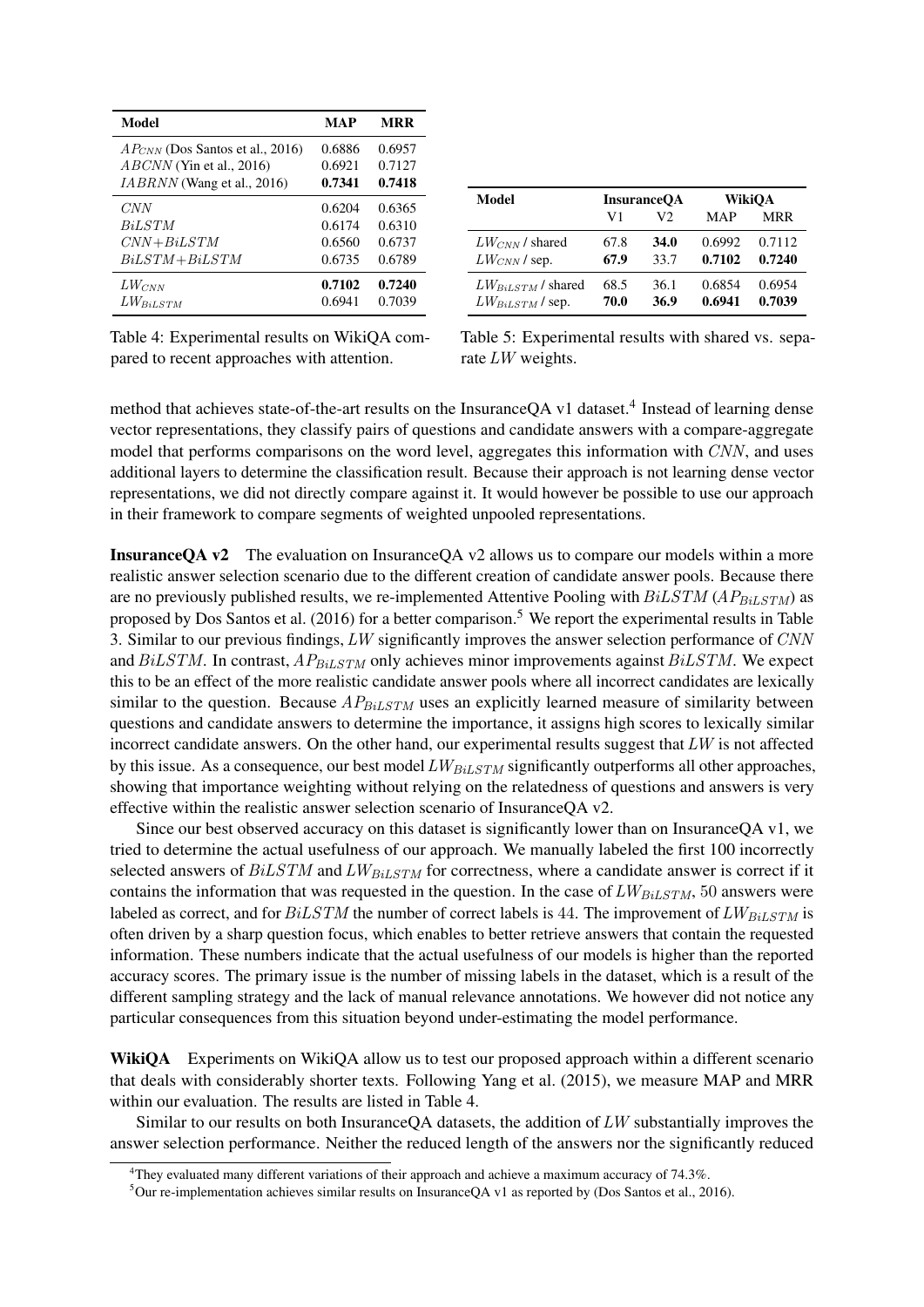

Figure 2: A visualization of the attention weights of  $LW_{BiLSTM}$  and  $AP_{BiLSTM}$  for a question and a correct answer. Red colors visualize the relative importance.

size of the training data has a noticeable influence on the performance. Compared to the stacked models, the performance increase of LW models is also considerable. Even though our best model  $LW_{CNN}$  does not achieve state-of-the-art results on this dataset (the best results are currently achieved by Wang and Jiang (2017) with 0.7433 MAP), we note that it performs on the same level as other top-performing attention-based models. This suggests that our approach can be suitably applied to scenarios that are different to non-factoid answer selection.

Separate vs. Shared LW Network Weights To measure the impact of our choice to use separate  $LW$ parameters for questions and candidate answers, we re-ran all experiments with shared parameters and provide a comparison in Table 5.

We observe that using separate  $LW$  parameters leads to improvements in 5 out of 6 cases, where  $LW_{Bil,STM}$  obtains the biggest gains of up to 1.5% accuracy. This suggests that learning separate parameters for the importance weighting of questions and candidate answers can lead to better representations. Even though this is intuitive because questions and answers are different types of texts, previous work has shown that using separate network parameters usually results in performance declines (Feng et al., 2015). However, since we still use shared parameters to learn the unpooled representations and only use separate parameters in  $LW$ , our approach does not suffer from the same optimization issues.

## 6 Analysis

**Importance Weights** We qualitatively analyzed the importance weights of  $LW_{BiLSTM}$  and  $AP_{BiLSTM}$ using an end-to-end QA framework with attention visualization (Rücklé and Gurevych, 2017) and configured it to use InsuranceQA v2. In general, we oberserved that for pairs of questions and correct candidate answers, the most important segments determined by  $LW_{BiLSTM}$  and  $AP_{BiLSTM}$  are very similar. An example is given in Figure 2. We also noticed two important attributes of  $LW$  that contribute to the previously reported improvements.

First, for incorrect candidate answers with high lexical similarity to the question,  $LW_{BiLSTM}$  often focusses on segments that happen to be unrelated and thus creates dissimilar representations (desired). In contrast,  $AP_{BiLSTM}$ , by design, focusses on similar segments and creates similar representations (undesired). An example is shown in Figure 3, where our approach strongly focusses on a segment within the question that corresponds to the word *when*. This requires candidate answers to have a similar focus in order to achieve a high score (e.g. by describing a date).<sup>6</sup> Since this is not the case for the presented incorrect candidate answer, the representations are dissimilar and the score is low. This allows LW to better handle incorrect candidate answers.

And second, we found that  $LW_{BiLSTM}$  very strongly focusses on few highly relevant segments that are well-suited to describe the overall topic of the text. This leads to representations that are strongly based on individual aspects and allows the model to filter out noise more effectively because irrelevant segments

 $6$ Our approach sometimes focusses on words indicative for the question type (wh-type words), but this is not always the case. If an important noun is present in the question, *LW* most often focusses on that (e.g. *fire*, *water*, *electricity*).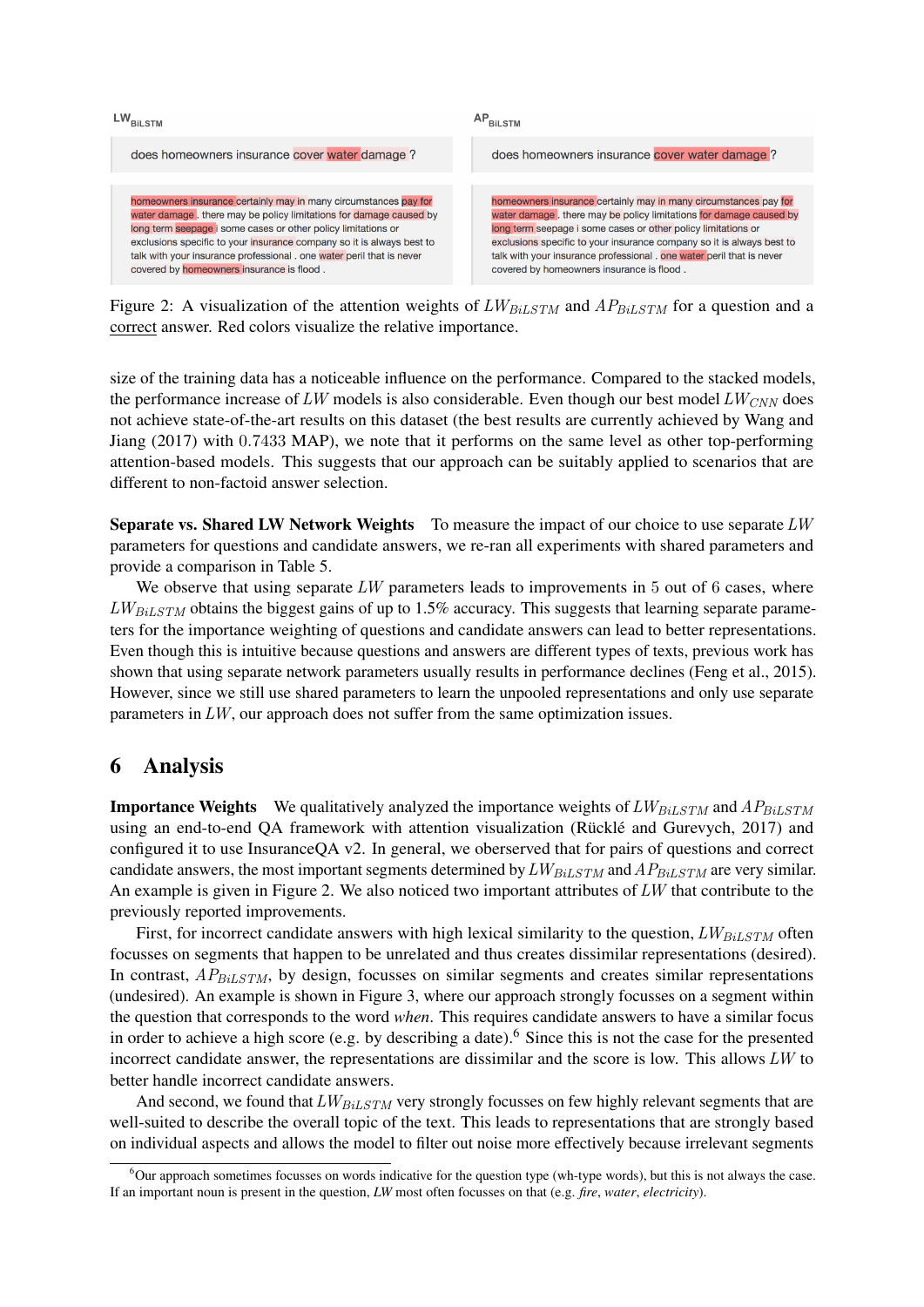

Figure 3: A visualization of the attention weights of  $LW_{BiLSTM}$  and  $AP_{BiLSTM}$  for a question and an incorrect candidate answer (with high lexical similarity). Red colors visualize the relative importance.

receive lower relative importance. We quantitatively analyzed this property by measuring the strength of the importance weights for all answers in InsuranceQA v2. For each individual question/answer pair (correct or incorrect) we determined the maximum values of the importance weights with  $LW_{BiLSTM}$ and  $AP_{BiLSTM}$ . Interestingly,  $LW_{BiLSTM}$  derives at least one importance weight greater or equal 0.10 within 77% of all answers, and one importance weight greater or equal 0.20 within 24% of all answers.<sup>7</sup>  $AP_{BiLSTM}$  on the other hand does not apply such a strong focus (0% of cases; a very small number). As a consequence, LW can better ignore irrelevant content because it strongly focusses on few important segments within the relatively long texts found in InsuranceQA v2.

Error Analysis and Limitations The most common error we observed is related to important aspects of the question that are not addressed in the selected answer. The question *"What is a renters insurance declaration page?"*, for example, contains the aspects *what* (question type), *renters insurance*, and *declaration page*. When LW<sub>BiLSTM</sub> fails, it usually selects an answer that differs in only one aspect. For the previous question, our approach selects an answer that describes what the *auto insurance* declaration page is (a similar topic). The reason is the inability of  $LW$  to focus on all important aspects of the question separately. This can also be observed in our previous example in Figure 2, where our approach focusses on the aspects *cover* and *water damage* but ignores *homeowners insurance*. In this case our approach would not be able to effectively differentiate between candidate answers that write about *renters insurance* instead of *homeowners insurance*.

To tackle this issue, future work could add a separate classification step after ranking that discards any top-ranked answers that do not cover all aspects of the question.

## 7 Conclusion

In this work, we presented an approach to non-factoid answer selection that determines the importance of segments within questions and answers while assuming the independence of both items. Our experimental results on the two non-factoid answer selection datasets InsuranceQA v1 and v2 show that our approach is effective and substantially outperforms various strong baselines and different state-of-the-art attentionbased approaches. Our additional evaluation on WikiQA demonstrates that our proposed approach is also suitable for different scenarios with shorter texts. We showed that it is possible to perform effective importance weighting for answer selection without relying on the relatedness of questions and answers.

## Acknowledgements

This work has been supported by the German Research Foundation as part of the QA-EduInf project (grant GU 798/18-1 and grant RI 803/12-1). We gratefully acknowledge the support of NVIDIA Corporation with the donation of the Tesla K40 GPU used for this research. Some calculations for this research were conducted on the Lichtenberg high performance computer of the TU Darmstadt.

<sup>&</sup>lt;sup>7</sup>Segments with a related importance weight of 0.10 have a high influence on the representation (10%).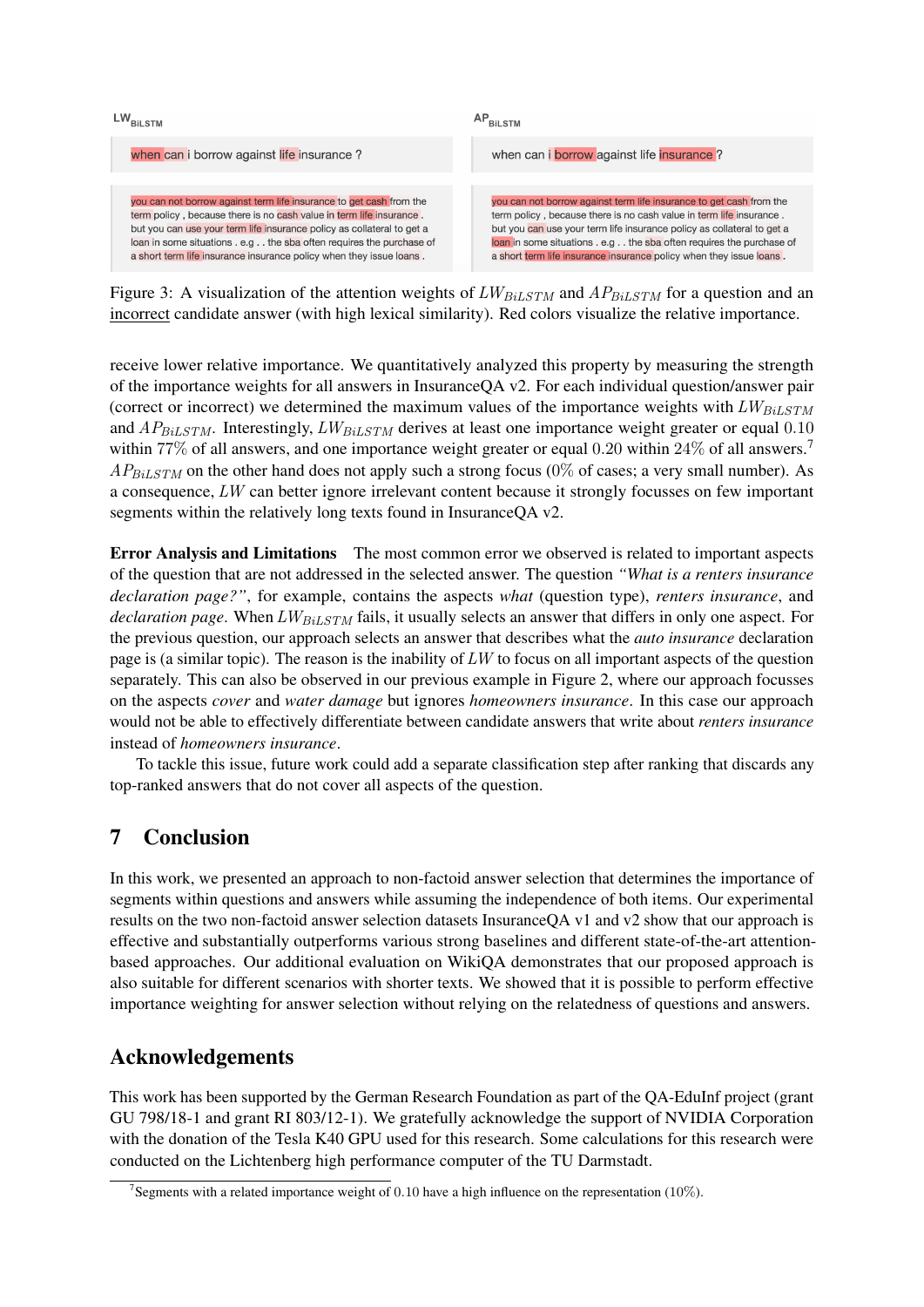## References

Dos Santos, C., M. Tan, B. Xiang, and B. Zhou (2016). Attentive Pooling Networks. *arXiv preprint*.

- Feng, M., B. Xiang, M. R. Glass, L. Wang, and B. Zhou (2015). Applying deep learning to answer selection: A study and an open task. In *2015 IEEE Workshop on Automatic Speech Recognition and Understanding (ASRU)*, pp. 813–820.
- Heilman, M. and A. N. Smith (2010). Tree edit models for recognizing textual entailments, paraphrases, and answers to questions. In *Human Language Technologies: The 2010 Annual Conference of the North American Chapter of the Association for Computational Linguistics*, pp. 1011–1019. Association for Computational Linguistics.
- Jansen, P., M. Surdeanu, and P. Clark (2014). Discourse complements lexical semantics for non-factoid answer reranking. In *Proceedings of the 52nd Annual Meeting of the Association for Computational Linguistics (ACL)*, pp. 977–986. Association for Computational Linguistics.
- Kingma, D. P. and J. L. Ba (2015). Adam: a Method for Stochastic Optimization. In *3rd International Conference on Learning Representations (ICLR)*.
- Li, P., W. Li, Z. He, X. Wang, Y. Cao, J. Zhou, and W. Xu (2016). Dataset and Neural Recurrent Sequence Labeling Model for Open-Domain Factoid Question Answering. *Arxiv preprint*.
- Lin, Z., M. Feng, C. N. Dos Santos, M. Yu, B. Xiang, B. Zhou, and Y. Bengio (2017). A Structured Self-attentive Sentence Embedding. *5th International Conference on Learning Representations (ICLR)*.
- Liu, Y., C. Sun, L. Lin, and X. Wang (2016). Learning Natural Language Inference using Bidirectional LSTM model and Inner-Attention. *Arxiv preprint*.
- Moschitti, A., S. Quarteroni, R. Basili, and S. Manandhar (2007). Exploiting syntactic and shallow semantic kernels for question answer classification. In *Proceedings of the 45th Annual Meeting of the Association of Computational Linguistics (ACL)*, pp. 776–783. Association for Computational Linguistics.
- Parikh, A. P., O. Täckström, D. Das, and J. Uszkoreit (2016). A Decomposable Attention Model for Natural Language Inference. In *Proceedings of the 2016 Conference on Empirical Methods in Natural Language Processing (EMNLP)*, pp. 2249–2255. Association for Computational Linguistics.
- Pennington, J., R. Socher, and C. Manning (2014). Glove: Global vectors for word representation. In *Proceedings of the 2014 Conference on Empirical Methods in Natural Language Processing (EMNLP)*, pp. 1532–1543. Association for Computational Linguistics.
- Rücklé, A. and I. Gurevych (2017). End-to-end non-factoid question answering with an interactive visualization of neural attention weights. In *Proceedings of the 55th Annual Meeting of the Association for Computational Linguistics-System Demonstrations (ACL)*, pp. 19–24. Association for Computational Linguistics.
- Severyn, A. and A. Moschitti (2012). Structural relationships for large-scale learning of answer re-ranking. In *Proceedings of the 35th International ACM SIGIR Conference on Research and Development in Information Retrieval (SIGIR)*, pp. 741–750. ACM.
- Severyn, A. and A. Moschitti (2015). Learning to rank short text pairs with convolutional deep neural networks. In *Proceedings of the 38th International ACM SIGIR Conference on Research and Development in Information Retrieval (SIGIR)*, pp. 373–382. ACM.
- Shen, D. and M. Lapata (2007, June). Using semantic roles to improve question answering. In *Proceedings of the 2007 Joint Conference on Empirical Methods in Natural Language Processing and Computational Natural Language Learning (EMNLP-CoNLL)*, pp. 12–21. Association for Computational Linguistics.